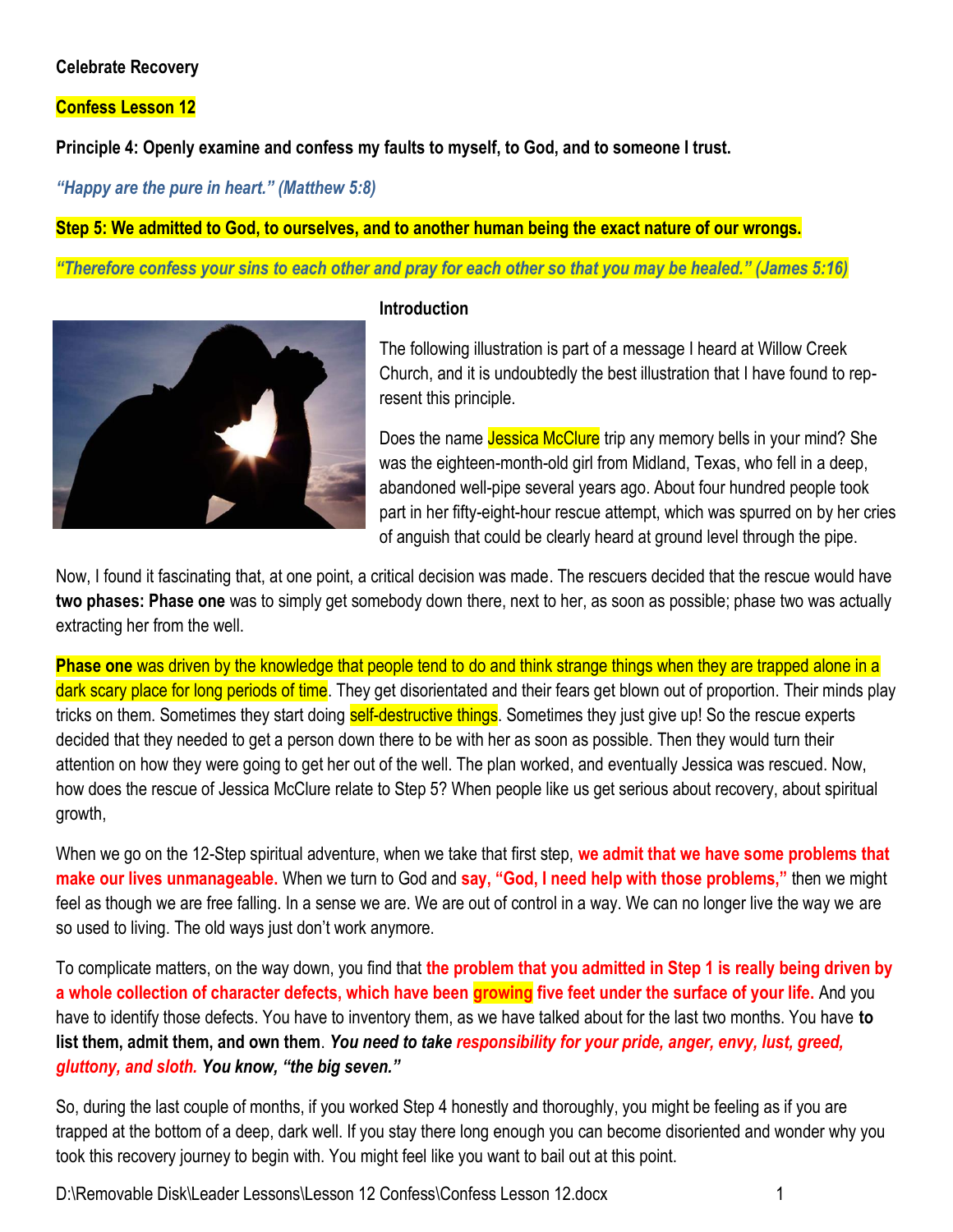You might start making statements like these: "You know that I am a royally messed up man." "The truth about me is that I'm a royally messed up woman." "No one's collection of sins and character defects is as bad as mine." "If anyone ever found out the truth about me, they would never have anything to do with me for the rest of their life."

Some of you get to that point and you say, "Why don't I just bail out of this program? Why don't I just go back to projecting an image of adequacy to everybody and not deal with all this unsettling truth about myself?"

It's at this critical point in the process that **we need to get another human being to come alongside of us in that well as soon as possible**. You need to get someone next to you before you give up and get back into denial. In a way, the 5th Step says that you can only grow **so far alone**; then you reach the point that continued growth and healing is going to require assistance from someone else.

We are right at that critical juncture tonight. We are at the point where we are being asked to come clean by telling another human being the truth about who we really are. But how?

# **Confess**

The first step is to **CONFESS my wrongs**. Tonight's acrostic will show you just how to do that.

**Confess** your shortcomings, resentments, and sins

**Obey** God's direction & then

**No** more guilt

**Face** the truth

**Ease** the pain

**Stop** the blame

Start accepting God

The **C in confess is CONFESS** your shortcomings, resentments, and sins. God wants us to come clean and admit that wrong is wrong, that we're "guilty as charged." We need **to "own up"** to the sins we discovered in our inventory.

For the person who confesses, shame is over and realities have begun. *Proverbs 28:13 tells us, "Whoever conceals their sins does not prosper, but the one who confesses and renounces them finds mercy."* Confession is necessary for fellowship. Our sins have built a barrier between us and God.

**The O in confess stands for OBEY** God's direction. Confession means that we agree with God regarding our sins. Confession restores our fellowship.

Principle 4 sums up how to obey God's direction in confessing our sins. **First, we confessed** (admitted) our faults to ourselves, to God, and to some-one we trust. *'As surely as I am the living God, says the Lord, everyone will kneel before me, and everyone will confess that I am God.' Every one of us, then, will have to give an account to God" (Romans 14:11 – 12, GNT).* 

Then we do what we are instructed to do in *James 5:16: "Confess your sins to each other and pray for each other so that you may be healed."*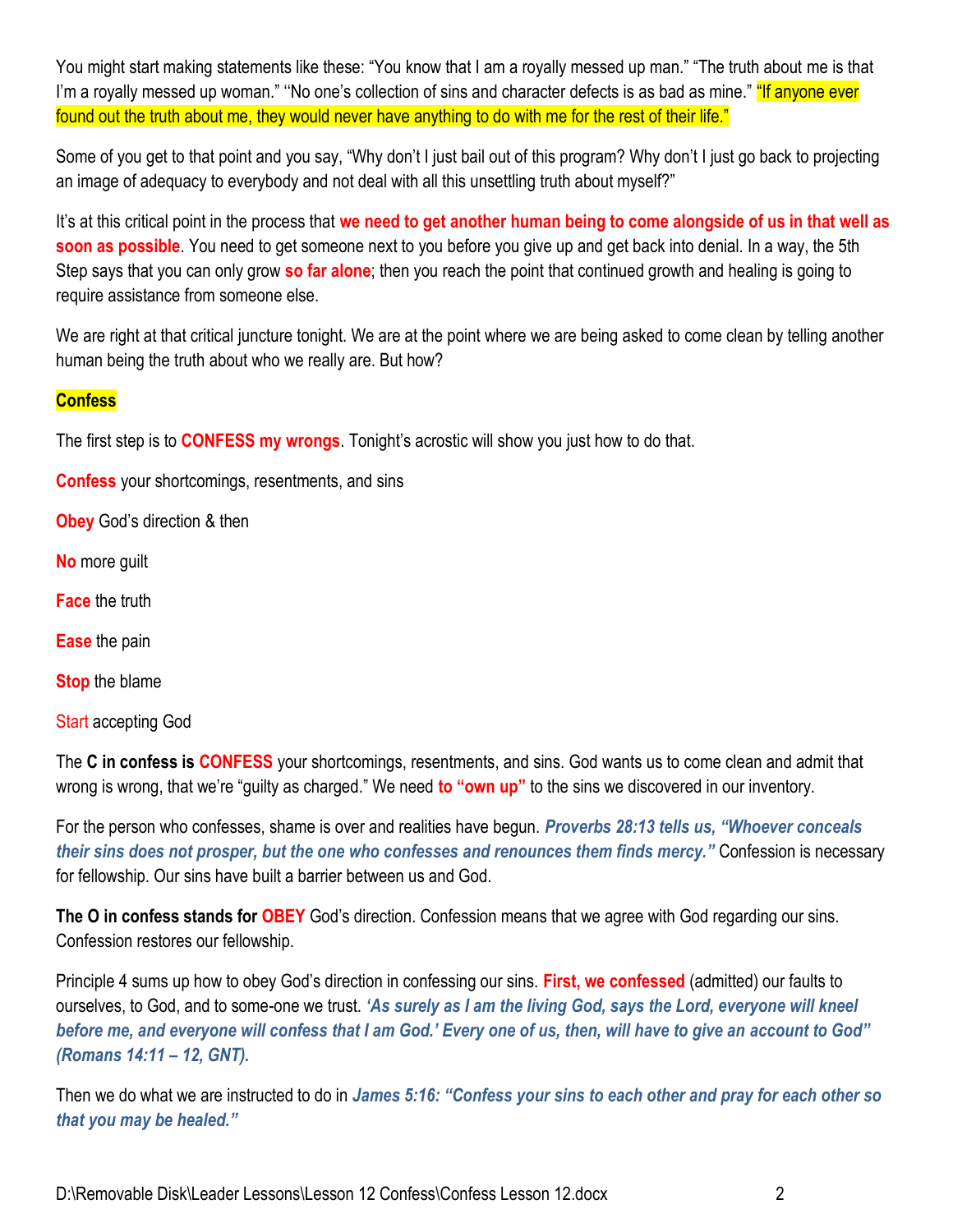## **The next letter is N: No more guilt.**

This principle can restore our confidence, our relationships, and allow us to move on from our "rear-view mirror" way of living that kept us looking back and second-guessing ourselves and others.

In *Romans 8:1 (GNT) we are assured that "There is no condemnation now for those who live in union with Christ Jesus." The verdict is in! "All have sinned; ... yet God declares us 'not guilty' ... if we trust in Jesus Christ, who freely takes away our sins" (Romans 3:23 –24, TLB).* 

So that's the **"C-O-N" of confess. The "con" is over**! We have followed God's directions on how to confess our wrongs.

After we **"fess" up,** we will have four positive changes in our lives. The first is that we will be able to FACE the truth. It has been said that "man occasionally stumbles over the truth, but most of the time he will pick himself up and continue on." Recovery doesn't work like that. **Recovery requires honesty!** Jesus said, "*I am the light of the world. Whoever follows me will never walk in darkness, but will have the light of life" (John 8:12).* 

Have you ever noticed that a person who speaks the truth is always at ease? The next positive change that confession brings is to **EASE the pain.** 

We are only as sick as our secrets! When we share our deepest secrets, we begin to divide the pain and the shame. A healthy self-worth develops that is no longer based on the world's standards but on the truth of Jesus Christ!

Pain is inevitable for all of us, but misery is optional. *Psalm 32:3 –5 (TLB) says, "There was a time when I wouldn't admit what a sinner I was. But my dishonesty made me miserable and filled my days with frustration. . . . My strength evaporated like water on a sunny day until I finally admitted all my sins to you and stopped trying to hide them. I said to myself, 'I will confess them to the Lord.' And you forgave me! All my guilt is gone."* 

**The first S in confess reminds us that we can now STOP the blame.** 

It has been said that people who can smile when something goes wrong probably just thought of somebody they can blame it on. But the truth is, we cannot find peace and serenity if we continue to blame ourselves or others. Our secrets have isolated us from each other long enough! They have prevented intimacy in all of our important relationships.

Jesus tells us in *Matthew 7:3 (PH): "Why do you look at the speck of saw-dust in your brother's eye and fail to notice the plank in your own? How can you say to your brother, 'Let me get the speck out of your eye,' when there is a plank in your own?... Take the plank out of your own eye first, and then you can see clearly enough to remove your brother's speck of dust."* 

Finally, **the last S shows us that it is time to START** accepting God's forgiveness. Once we accept God's forgiveness we are able to look others in the eye. We see ourselves and our actions in a new light. We are ready to find the humility to exchange our shortcomings in Principle 5.

"*For God was in Christ, restoring the world to himself, no longer counting men's sins against them but blotting them out" (2 Corinthians 5:19, TLB).*

If you asked me to sum up the benefits of Principle 4 in one sentence, it would be this: In confession we open our lives to the healing, reconciling, restoring, uplifting grace of Jesus Christ who loves us in spite of ourselves.

*First John 1:9 (NCV) reminds us that "if we confess our sins, he will for-give our sins, because we can trust God to do what is right. He will cleanse us from all the wrongs we have done."* 

D:\Removable Disk\Leader Lessons\Lesson 12 Confess\Confess Lesson 12.docx 3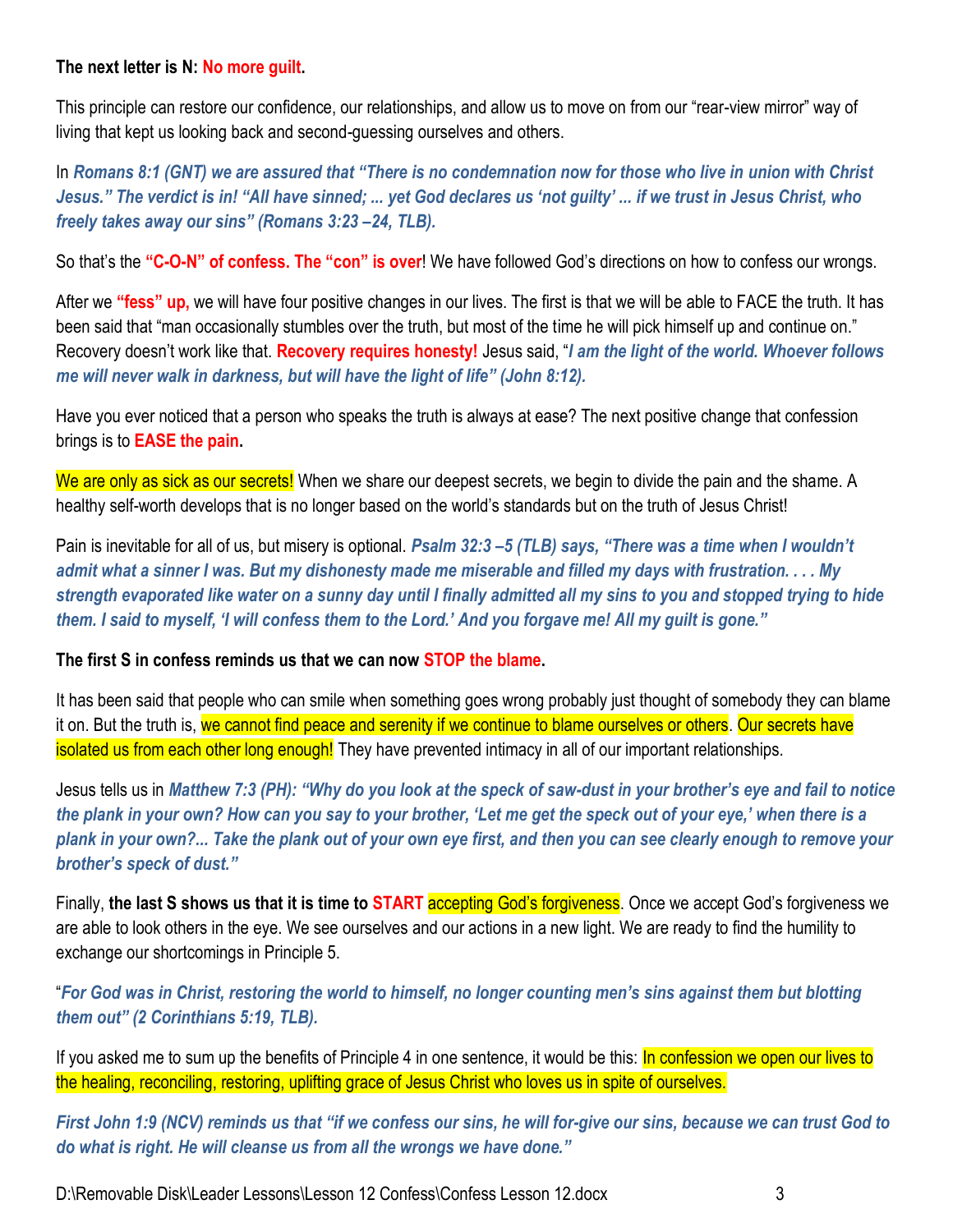# **Wrap-Up**

Maybe you came tonight a little fearful of having to think about sharing your inventory. I hope you have been encouraged, and I trust you have been able to see the benefits of this task before you. Next time we will discuss the how-to of finding a person with whom you can share your inventory.

# **Let's close in prayer.**

*Dear God, thank You for Your promise that if we confess, You will hear us and cleanse us, easing our pain and guilt. Thank You that You always do what is right. In Jesus' name, Amen.*

## **Think/write/discuss**

1. What wrongs, resentments, or secret sins are keeping you awake at night? Wouldn't you like to get rid of them?

2. What value do you see in confessing, in coming clean from the wreckage of your past?

3. As you obey God's directions for confession, what results do you expect God to produce in your life?

4. What freedom do you feel because of the words of Romans 8:1 and Romans 3:23-24? What specifically do the phrases, "no condemnation" and "not guilty" mean to you?